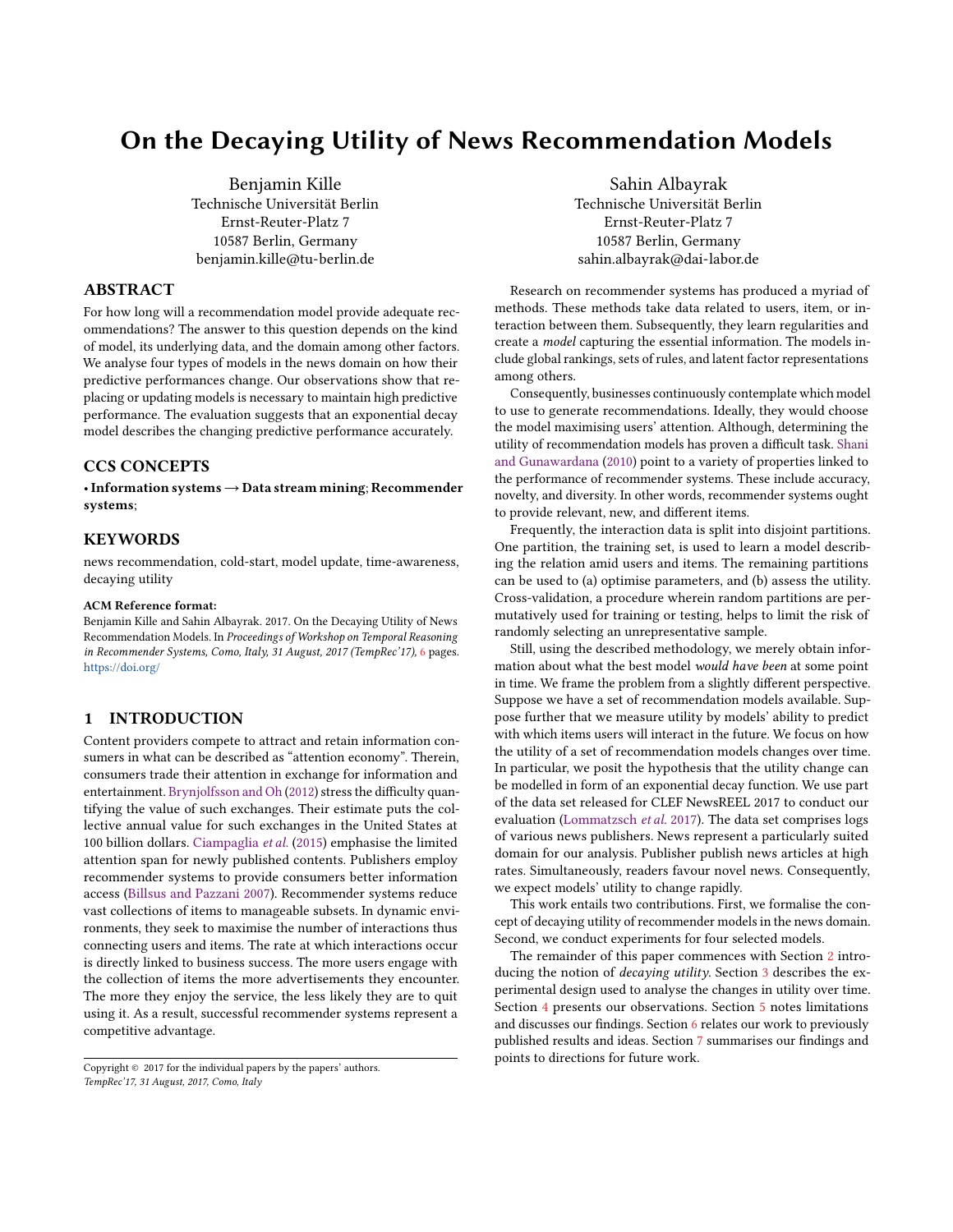TempRec'17, 31 August, 2017, Como, Italy Benjamin Kille and Sahin Albayrak

# <span id="page-1-0"></span>2 DECAYING UTILITY

Recommender systems provide lists of suggestions upon request. The selection follows a set of rules represented in form of a model. Models are derived from previously recorded data. We define the utility of such a model as its ability to correctly predict future interactions amid users and items. Formally, let  $U = \{u_m\}_{m=1}^M$ ,  $I = \{i, j\}^N$ , and it has a fixer and items. The assumption due  ${i_n}_{n=1}^N$ , refer to the sets of users and items. The recommender<br> ${i_n}_{n=1}^N$  refer to the sets of users and items. The recommender  $\sum_{n=1}^{\infty}$  if the 1 to the sets of users and items. The recommender<br>system monitors interactions amid users and items  $r = (u_m, i_n)$ .<br>Thereby the system collecte a set of interactions  $P = (x_n)^A$ . Thereby, the system collects a set of interactions  $R_{\tau} = \{r_{\alpha}\}_{\alpha=1}^{A}$ , where interactions occurred in a closed time interval  $\tau = [t_{\alpha} \ T]$ . Thereby, the system conects a set of interactions  $K_{\tau} = \{t\alpha\}_{\alpha=1}^{T}$ ,<br>where interactions occurred in a closed time interval  $\tau = [t_0, T]$ ,<br>and interactions are chronologically ordered  $t \leq t \leq \Lambda$  recomand interactions are chronologically ordered  $t_{\alpha} < t_{\alpha+1}$ . A recommendation model  $M_{R_{\tau}}$  is a function that takes an interaction  $r_{\alpha}$  and returns a list of suggestions  $(i, i, \ldots, i_{\tau})$ . Let  $t = [t_0, T]$  with returns a list of suggestions  $(i_k, i_{k+1}, \ldots, i_K)$ . Let  $t = [t_0, T]$  with  $t_0 > \tau$ . The utility of  $M_0$ , with respect to t refers to the number returns a list or suggestions ( $i_k$ ,  $i_{k+1}$ , ...,  $i_K$ ). Let  $t = [i_0, 1]$  with  $t_0 > \tau$ . The utility of  $M_{R_{\tau}}$  with respect to  $t$  refers to the number of interactions  $\mathbf{r} \in R$ , where  $u$ , previously has been sug of interactions  $r_{\alpha} \in R_t$  where  $u_m$  previously has been suggested reading  $i_n$ . We normalise the utility by dividing through the number of requests. A request refers to each interaction occurring in t. Thereby, we obtain a utility measure which we refer to as response rate. In practise, the response rate can be monitored by keeping track of which items have been recommended by the model. We hypothesise that the utility, or more concretely response rate, follows an exponential decay. Similar to radioactive decay, readers perceive an article as particularly interesting close to its publication. As time progresses, the news has spread and the article attract fewer readers. Exponential decays is characterised by the function  $f(t) = U \cdot e^{Vt}$ , wherein U and V are the parameters. The function<br>december a decounit  $V \le 0$ , Alternatively, the half life  $t = \frac{\ln 2}{\ln 2}$ describes a decay if  $V < 0$ . Alternatively, the *half-life*  $t_{1/2} = \frac{\ln 2}{-V}$ <br>describes the time it takes to arrive at half the initial quantity describes the time it takes to arrive at half the initial quantity.

### <span id="page-1-1"></span>3 EXPERIMENT

We conducted experiments to measure the change of utility in terms of response rates for a selection of models. We consider the four publishers whose characteristics are shown in Table [1.](#page-2-1) The data correspond to one week of the NewsREEL 2017 data set. We notice that sessions include few articles. Publisher B observers merely <sup>3</sup>.<sup>3</sup> articles per session on average. This impedes using models which rely heavily on sufficiently expressive user profiles such as collaborative filtering. For each publisher we consider the time between 1–9 February, 2016. We learn four types of models each with the data of 1 February, 2016. First, the random model takes all articles and suggests a random subset. Second, the freshness model suggests the articles in chronologically reversed order of publication. Third, the *popularity* model suggests articles proportional to how frequently they had been read. Fourth, the sequence model uses the frequency of reading sequences. In other words, given an article  $i_n$ , the model suggests another item proportional to the frequency with which it had been read after  $i_n$ . We apply the model to all requests in the time 2–8 February, 2016. We determine whether readers subsequently read any of the suggested articles. With this information, we compute the average response rate for each hour. In addition, we monitor newly added articles and derive the coverage of models. The coverage is defined as the proportion of known articles covered by any model. The coverage naturally shrinks as the publishers release more and more articles unknown to the models. We repeat this procedure shifting the period by one day at a time. Thereby, we can compare the differences in response rates for the same day given different models.

## <span id="page-1-2"></span>4 EVALUATION

We consider the change in response rate as an appropriate proxy for the utility of a recommender model over time. Figure [1](#page-1-3) shows the change in response rates over time for all combinations of publishers and models. The response rates are plotted on a logarithmic scale. For all models and publishers, we observe a decreasing trend in response rates. The sequences model exhibits the highest response rate for publishers A, B, and C. The popularity model exhibits the highest response rate for publisher D. The random model performs worst in the initial phase and mostly stagnates at this level. The popularity model overtakes the sequences model over time. This implies that businesses need to carefully monitor performances.

Figure [2](#page-2-2) shows the relation between response rates and coverage for publisher A. We observe that as coverage decreases all models loose predictive accuracy. The effect is most apparent for the freshness model.

We analyse how much we could gain by retraining the models on a daily schedule. We focus on the sequences model. Figures [3](#page-3-0) contrasts the response rate to the number of requests and coverage. The top part of each subfigure shows the number of requests. At times with fewer requests, response rates are based on a smaller set of interactions. We observe this phenomenon particularly at night time. The bottom part of each subfigure shows the coverage. The retrained models are shown in varying colours. Similarly, the centre part shows the response rates in corresponding colour schemes. Initially, models have a relatively high predictive quality.

<span id="page-1-3"></span>

Figure 1: For each publisher, we consider the response rates for four types of models. The response rate is plotted on a logarithmic scale to prevent cluttering.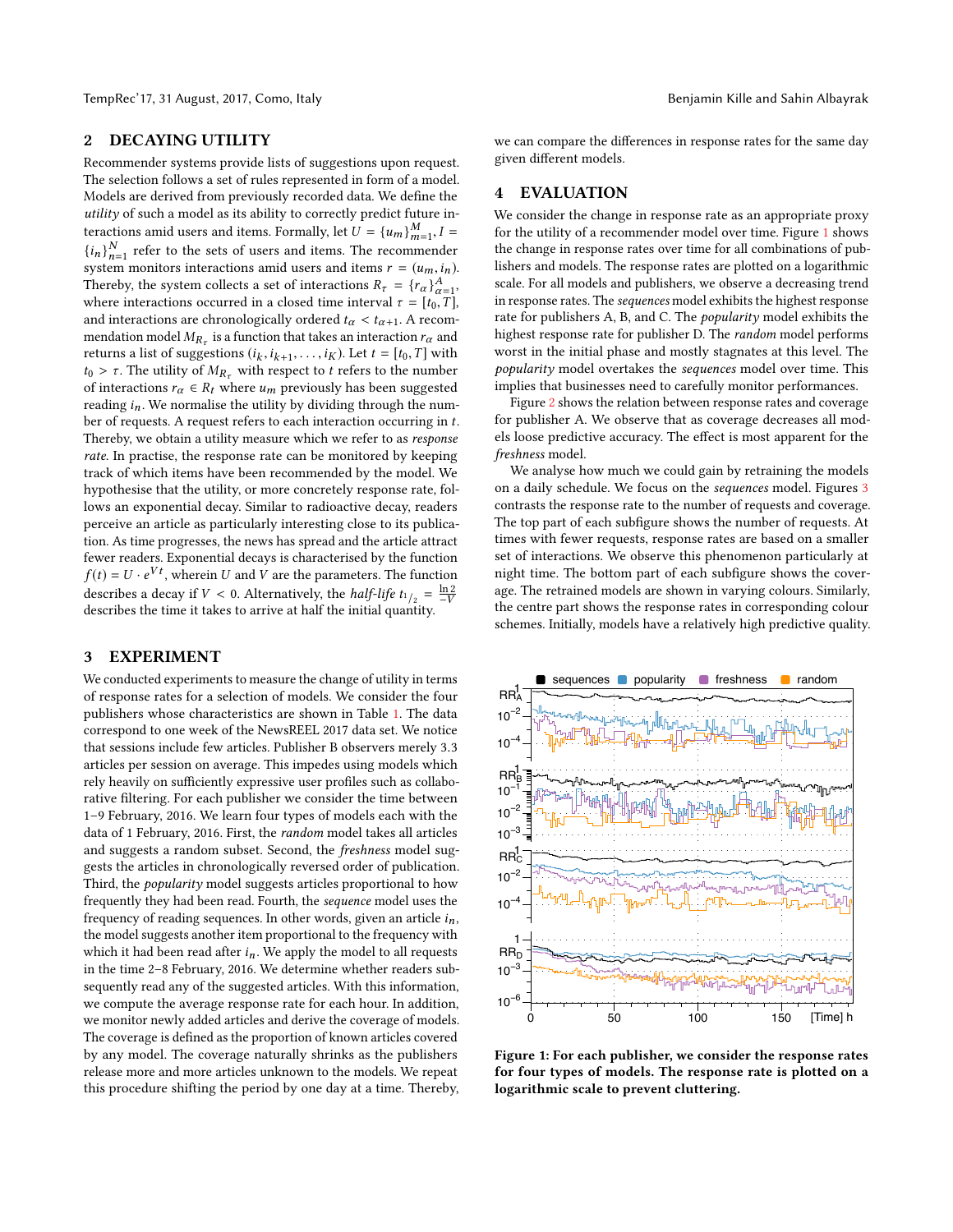<span id="page-2-1"></span>Table 1: We consider four publishers each referred to by a character label. Content refers to the category of news the publisher offers. The data has been collected during 1–9 February 2016. Sessions refers to the number of unique session cookies observed. Articles refers to the number of unique articles, which users read at least once. Interactions refers to the total number of reads. For each publisher, we present the mean number as well as standard deviation of reads per session. Likewise, we include the mean number and standard deviation of new articles added per hour. Note that besides addition, publishers can change articles to include new information.

| Label | Content                | <b>Sessions</b> |        |            | Articles Interactions Interactions per Session Articles per Hour |                 |
|-------|------------------------|-----------------|--------|------------|------------------------------------------------------------------|-----------------|
| A     | general news           | 616 539         | 74 172 | 3860115    | $6.2 \pm 12.2$                                                   | $19.8 \pm 12.6$ |
| B     | information technology | 24 6 43         | 2735   | 82540      | $3.3 \pm 4.0$                                                    | $1.0 \pm 0.2$   |
| C     | general news           | 815 260         | 58 392 | 5772802    | $7.1 \pm 16.9$                                                   | $7.0 + 4.5$     |
| D     | sports                 | 1 437 161       | 12028  | 20 227 882 | $14.1 \pm 30.5$                                                  | $7.2 + 4.5$     |

The predictive performance subsequently decreases and stabilises on a noticeably lower level compared to the initial performance. We observe a noticeable difference in predictive performance amid the retrained models and their predecessors. This effect appears closely linked to the coverage, which shows a similar trend. The observations are consistent on all four publishers and affirm the expectation of a exponential decay phenomenon. Publisher B attracts less visitors and exhibits higher variance compared to the other publishers. Retraining models appears particularly beneficial to publisher D for which the decline in predictive performance quickly renders models useless.

Figure [4](#page-4-2) illustrates the loss in predictive performance incurred when using the initial model as opposed to learning a new model on the second day. We observe that the loss is highest on the first day for all publishers. The differences in utility level off over time. For

<span id="page-2-2"></span>

Figure 2: We consider the relation between coverage and response rate for publisher A.

publisher B, we observe that the older model occasionally performs better than the new model.

We have fitted an exponential function to our results using the least squares method. Table [2](#page-4-3) conveys the exponential fits to the response rates for combinations of publishers and models. We observe that the initial response rates  $(U)$  vary considerably. The random model has particularly low initial response rates. Conversely, the sequences model scores highest with respect to initial response rates. All fits exhibit decay,  $V < 0$ , with the exception of the random model for publisher B. Recall that publisher B observed less interactions than the other publishers. This could cause higher levels of variance.

#### <span id="page-2-0"></span>5 DISCUSSION AND LIMITATIONS

The evaluation indicates that exponential decay models represent a suited first attempt to mathematically describe how the utility of recommendation models changes over time. The parameters vary among publishers and models. Still, Figure [3](#page-3-0) shows similar trends for the sequence models across all publishers and despite which day we picked. The coverage appears highly related to the decaying response rates. Figure [3](#page-3-0) and Figure [2](#page-2-2) illustrate this relation. As time passes, publishers add new articles to their collections. Unless we update the models used to provide recommendations, they cover a lesser proportion of articles. The distribution of requests over the course of the day affects the response rates. Figure [3](#page-3-0) illustrates the differences in requests for all four publishers. We observe a periodic pattern with more requests during the day and fewer requests at night. In addition, we observe that as the coverage arrives at 50 % the response rates level off for the sequence models and all four publishers. Figure [4](#page-4-2) shows that switching to a retrained model is most beneficial on the first day. This suggests that publishers should replace or update their models at least once a day. Additional experimentation is necessary to analyse how the choice of data used to create the model affects its utility. We have kept the training data set to the length of one day in our experiments. Using more data and/or different types of models represents the direction to further explore. Our experiments used recorded data and inferred the utility rather than observing actual interactions resulting from recommendations generated by our models. [Joachims](#page-5-6) et al. [\(2017\)](#page-5-6) discuss how counterfactual reasoning facilitates using logged information more effectively. Unfortunately, we lack the required information on internal parameters of the recommender systems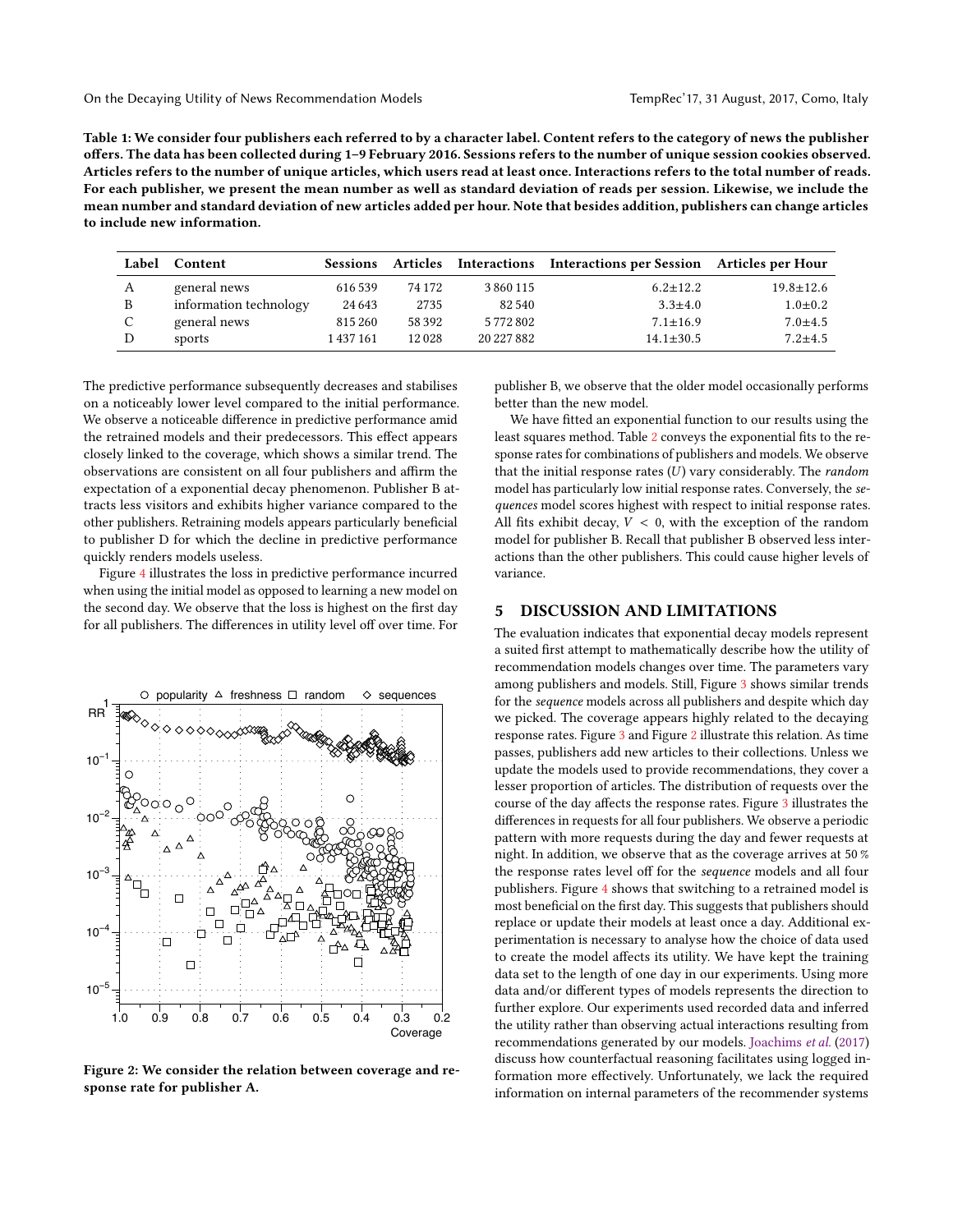<span id="page-3-0"></span>

Figure 3: Evaluation Results Overview. Each subfigure refers to a single publisher. Each subfigure contains three parts: at the top, the frequency of requests, at the centre the response rate (RR) referring to the sequence model, and at the bottom the coverage. For response rate and coverage, a colour scheme refers to the day at which the model has been created. Night times are highlighted in light blue.

to apply their method. Our experiments are based on part of the NewsREEL data set. In order to verify our findings, we have to

conduct experiments with the feedback of actual readers. This will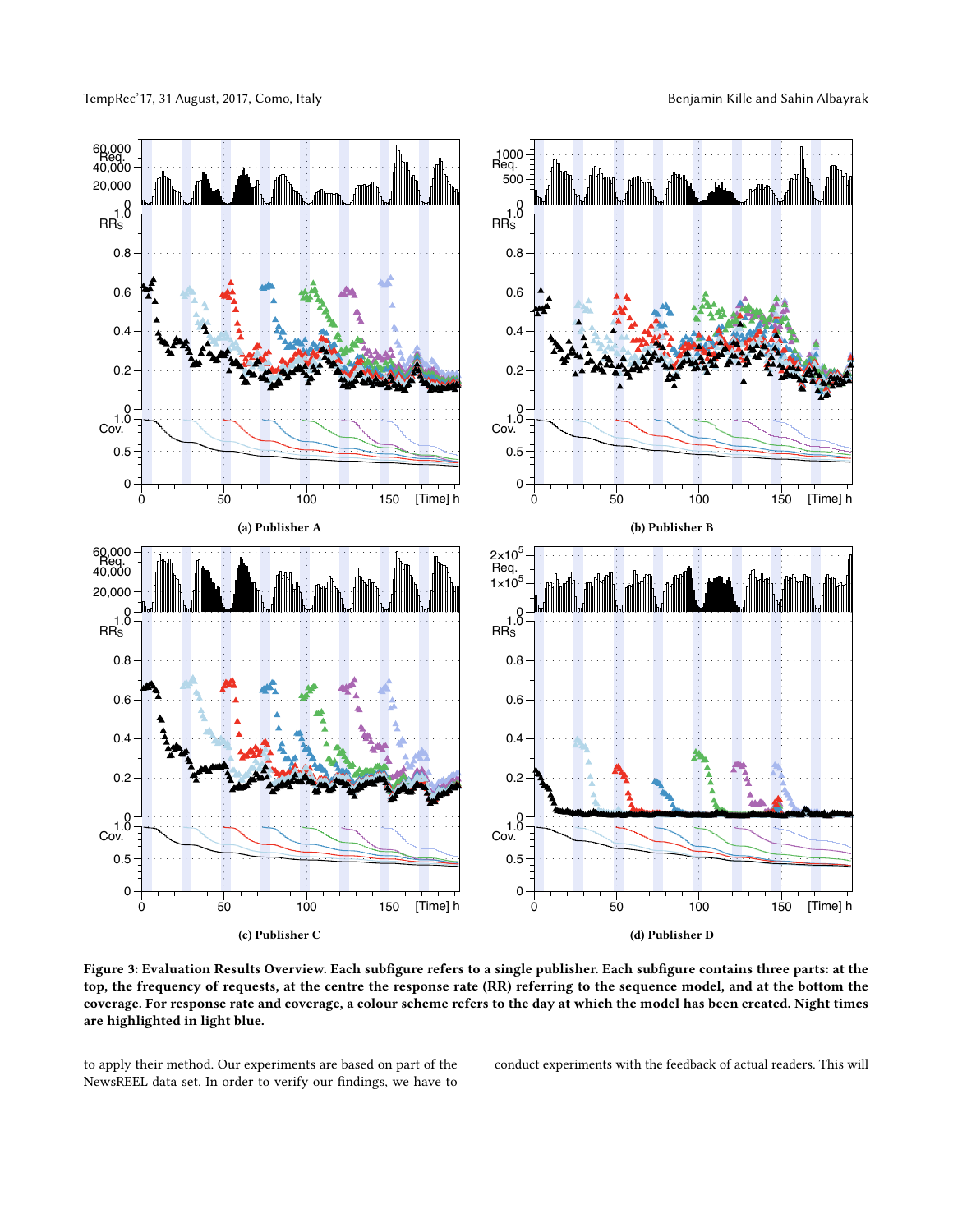| Publisher | random                                  | freshness                   | popularity                  | sequences                   |
|-----------|-----------------------------------------|-----------------------------|-----------------------------|-----------------------------|
|           | Publisher A $0.0000 \cdot e^{-1.8058t}$ | $0.0069 \cdot e^{-0.0712t}$ | $0.0292 \cdot e^{-0.0376}$  | $0.4406 \cdot e^{-0.0088t}$ |
|           | Publisher B $0.0018 \cdot e^{0.0028t}$  | $0.0778 \cdot e^{-0.0206t}$ | $0.0655 \cdot e^{-0.0106t}$ | $0.3498 \cdot e^{-0.0039t}$ |
|           | Publisher C $0.0005 \cdot e^{-0.0176t}$ | $0.0400 \cdot e^{-0.0505t}$ | $0.0590 \cdot e^{-0.0140t}$ | $0.4853 \cdot e^{-0.0107t}$ |
|           | Publisher D $0.0027 \cdot e^{-0.0531t}$ | $0.0877 \cdot e^{-0.0875t}$ | $0.0646 \cdot e^{-0.0057t}$ | $0.2887 \cdot e^{-0.1079t}$ |

<span id="page-4-3"></span>Table 2: Exponential fit to the response rates observed for combinations of publishers and models.

confirm whether the selection of publishers or the time period may have biased the findings.

# <span id="page-4-0"></span>6 RELATED WORK

The decreasing predictive performance of models has been discussed by [Jambor](#page-5-7) et al. [\(2012\)](#page-5-7) for the domain of movies. They employed methods from Control Theory to devise an optimised updating strategy. Movies exhibit different characteristics than news. In particular, people tend to revisit movies much more frequently than news thus impeding comparisons to our work. [Koren](#page-5-8) [\(2009\)](#page-5-8) focused on collaborative filtering. He introduced a latent factor model which captures the temporal development of preferences. Thereby, he could more accurately predict how users rate movies. Collaborative filtering requires expressive user profiles with sufficiently clearly stated preferences. News consumption happens anonymously disallowing creating such profiles. As Table [1](#page-2-1) illustrates, publishers generally get to know readers' preferences for few articles. News recommender systems have to work in conditions

<span id="page-4-2"></span>

Figure 4: Comparison of response rates for the sequence models learnt on 1 February  $(t - 1)$  and 2 February  $(t)$  in the period 2–9 February, 2016. The highlighted areas show the loss in predictive performance by using the older model.

in which little information is available about user preferences. [Bal](#page-5-9)[trunas and Amatriain](#page-5-9) [\(2009\)](#page-5-9) extended the time-aware collaborative filtering to implicit feedback. Implicit feedback can be derived from log files such as the ones used in our experiment. Still, they apply their method to movies, which again exhibit characteristics different to news. [Campos](#page-5-10) et al. [\(2014\)](#page-5-10) discussed time-aware evaluation protocols. They introduce a scheme to categorise evaluation protocols focussing on rating prediction. Their scheme assigns our work the time-dependent cross-validation category. Much of the work on time-aware evaluation of recommender systems has focused on movies and rating prediction.

Das [et al.](#page-5-11) [\(2007\)](#page-5-11) present the news personalisation systems used for Google's news aggregator. Their system employs covisitation counts similar to our sequence model. In addition, they use probabilistic latent semantic indexing and MinHash clustering to improve their response rates. The news aggregator has access to much more comprehensive user profiles for the subset of users reading news while logged in with their Google accounts. Li [et al.](#page-5-12) [\(2010\)](#page-5-12) represent news recommendation as contextual-bandit problem. Therein, the system has a set of choices modelled figuratively as arm of bandit found in casinos. The system learns how to choose depending on the context. [Garcin](#page-5-13) et al. [\(2013\)](#page-5-13) introduce the notion of context trees to news recommendation. Context trees capture particularities of situation and use them to select a better set of article to be recommended.

## <span id="page-4-1"></span>7 CONCLUSION AND FUTURE WORK

We have introduced the notion of *utility decay* for news recommender systems. The utility decay refers to a model's decreasing ability to correctly anticipate future interactions amid users and items. Experiments with data from four publishers have confirmed that exponential decay functions can be used to describe the changes of response rates over time. We observed a similar pattern for the coverage, the proportion of articles a model can potentially suggest. We conjecture that there is a strong relation between the two quantities. The relation depends on factors including the publisher and the type of model. Further evaluation is necessary to improve the understanding of utility decay in news recommendation. First, we will consider varying the time span used to learn a model. This will show whether reducing or increasing the amount of data describes the changes of response rates more accurately. Second, we will consider additional types of models. With little information concerning users, we plan to evaluate an item-based latent factor model. We intend to participate in the next edition of NewsREEL to verify our findings with the feedback of actual news readers. Finally, we will evaluate additional time periods to verify that the observed pattern is not due to choosing a particular time.